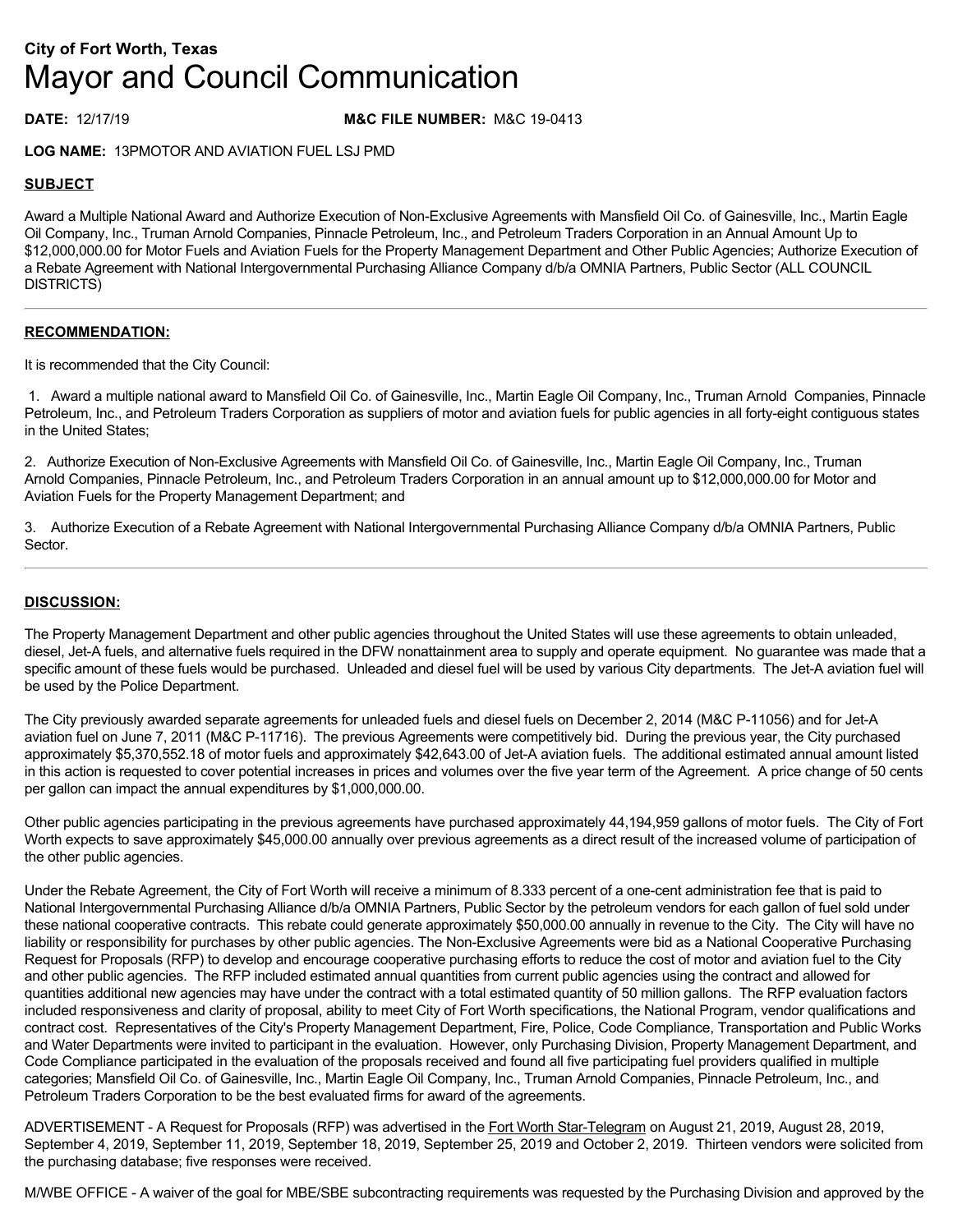M/WBE Office, in accordance with the BDE Ordinance, because the purchase of goods or services is from sources where subcontracting or supplier opportunities are negligible.

ADMINISTRATIVE CHANGE ORDER - An administrative change order or increase may be made by the City Manager in the amount up to \$50,000.00 and does not require specific City Council approval as long as sufficient funds have been appropriated.

AGREEMENT TERM - Upon City Council approval, these Agreements shall have an initial term of five years beginning on January 1, 2020 and ending on December 31, 2020.

RENEWAL OPTIONS - These Agreements may be renewed for up to four successive one-year terms at the City's option. This action does not require specific City Council approval, provided the City Council has appropriated sufficient funds to satisfy the City's obligation during the renewal term.

#### **FISCAL INFORMATION / CERTIFICATION:**

The Director of Finance certifies that upon approval of the above recommendations funds are available in the current operating budget, as appropriated, and that contingent on the approval and the adoption of the Fiscal Year 2021 Budget by the City Council, funds will be available in the Fiscal Year 2021 Operating Budget, as appropriated, in the Fleet & Equipment Services (Fleet & Equip Serv) Fund. Prior to an expenditure being incurred, the Property Management Department has the responsibility to validate the availability of funds.

| <b>Submitted for City Manager's Office by:</b> | Kevin Gunn           | 2015 |
|------------------------------------------------|----------------------|------|
| <b>Originating Business Unit Head:</b>         | Reginald Zeno        | 8517 |
| <b>Additional Information Contact:</b>         | Cynthia Garcia       | 8525 |
|                                                | LaKita Slack-Johnson | 8314 |